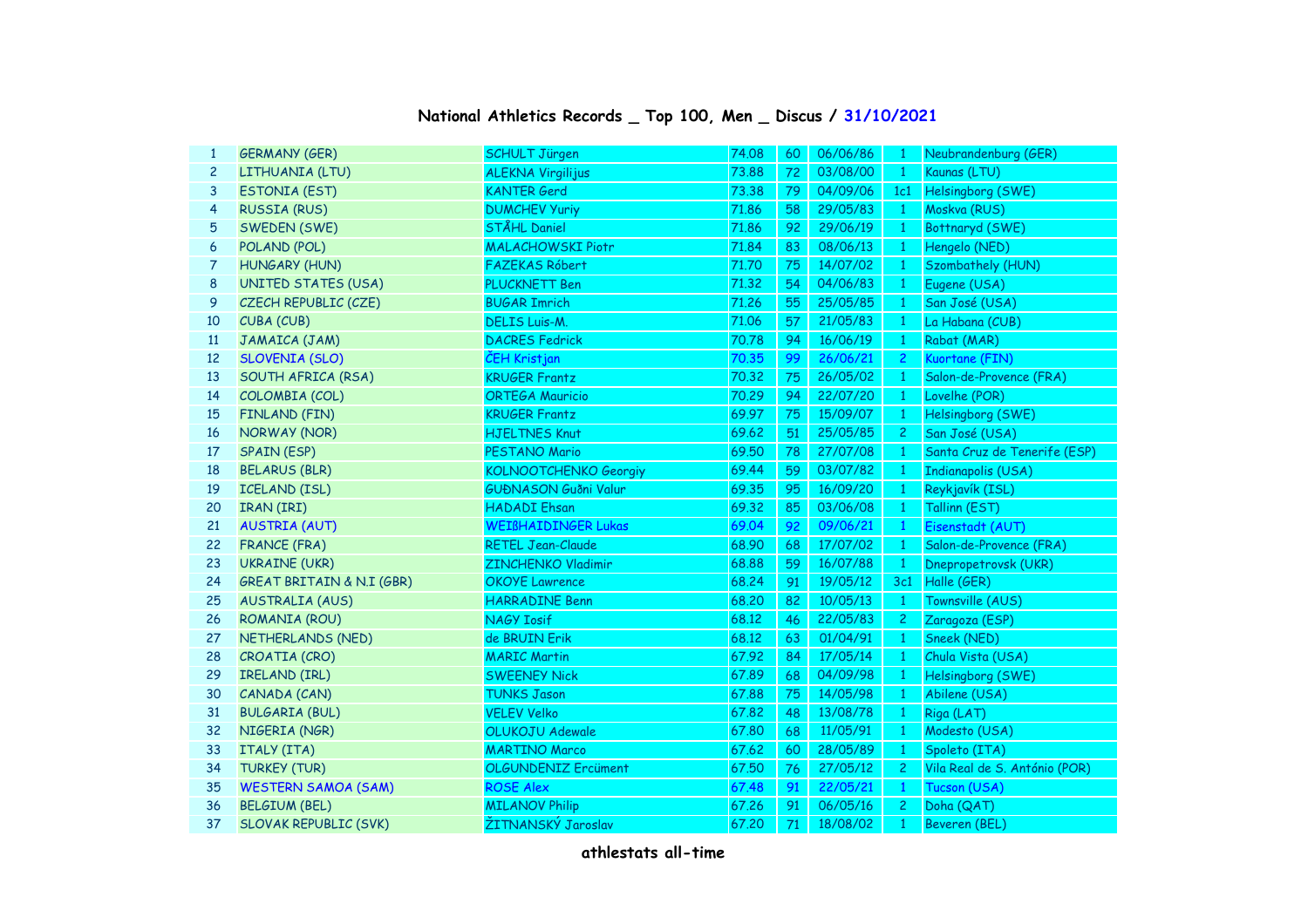| 38 | <b>BAHAMAS (BAH)</b>     | <b>COOPER Brad</b>               | 67.10 | 57 | 14/06/86 | $\mathbf{1}$ | Nassau (BAH)             |
|----|--------------------------|----------------------------------|-------|----|----------|--------------|--------------------------|
| 39 | EGYPT (EGY)              | EL GHAZALY Omar Ahmed            | 66.58 | 84 | 28/06/07 | $2 -$        | <b>Helsingborg (SWE)</b> |
| 40 | ARGENTINA (ARG)          | <b>BALLIENGO Jorge</b>           | 66.32 | 78 | 15/04/06 | $\mathbf{1}$ | Rosario (ARG)            |
| 41 | CYPRUS (CYP)             | <b>PARELLIS Apostolos</b>        | 66.32 | 85 | 30/09/19 | 5f1          | Doha (QAT)               |
| 42 | INDIA (IND)              | <b>GOWDA Vikas</b>               | 66.28 | 83 | 12/04/12 | $\mathbf{1}$ | Norman (USA)             |
| 43 | CHILE (CHI)              | <b>ROMERO Claudio</b>            | 65.78 | 00 | 28/05/21 | 2q1          | Jacksonville (USA)       |
| 44 | <b>MONTENEGRO (MNE)</b>  | <b>FURTULA Danijel</b>           | 65.59 | 92 | 10/04/21 | $\mathbf{1}$ | Bar (MNE)                |
| 45 | <b>BRAZIL (BRA)</b>      | <b>JULIÃO Ronaldo</b>            | 65.55 | 85 | 27/04/13 | 1c2          | San Diego (USA)          |
| 46 | SAUDI ARABIA (KSA)       | AL-DAWOODI Sultan Mubarak        | 65.52 | 85 | 18/06/16 | $\mathbf{1}$ | Biała Podlaska (POL)     |
| 47 | MOLDAVA (MDA)            | <b>ZELENTSOV Georgiy</b>         | 65.46 | 55 | 19/10/80 | $\mathbf{1}$ | Yerevan (ARM)            |
| 48 | CHINA (CHN)              | LI Shaojie                       | 65.16 | 75 | 07/05/96 | $\mathbf{1}$ | Nanjing (CHN)            |
| 49 | <b>NEW ZEALAND (NZL)</b> | <b>WINCHESTER Ian</b>            | 65.03 | 73 | 21/05/02 | 2c1          | Salinas (USA)            |
| 50 | <b>QATAR (QAT)</b>       | AL-DOSARI Rashid Shafi           | 64.43 | 81 | 12/08/02 | $\mathbf{1}$ | Colombo (SRI)            |
| 51 | PARAGUAY (PAR)           | JIMENEZ-GAONA Ramon              | 64.30 | 69 | 23/05/92 | $\mathbf{1}$ | Eugene (USA)             |
| 52 | SWITZERLAND (SUI)        | <b>ERB Christian</b>             | 64.04 | 59 | 18/09/88 | 3            | Norden (GER)             |
| 53 | CENTRAL AFRICA (CAF)     | CONJUNGO Mickael                 | 63.78 | 69 | 07/07/94 | $\mathbf{1}$ | Sorgues (FRA)            |
| 54 | BOSNIA-HERZEGOVINA (BIH) | <b>MUSTAPIC Dragan</b>           | 63.50 | 63 | 06/05/90 |              | Gorizia (ITA)            |
| 55 | <b>MEXICO (MEX)</b>      | <b>COTA Mario</b>                | 63.35 | 90 | 18/05/16 | $\mathbf{1}$ | Chula Vista (USA)        |
| 56 | <b>ECUADOR (ECU)</b>     | <b>CAICEDO Juan</b>              | 63.31 | 92 | 29/02/20 |              | Lovelhe (POR)            |
| 57 | <b>KUWEIT (KUW)</b>      | AL-ZANKAWI Essa Mohammed         | 63.22 | 92 | 27/04/15 | $\mathbf{1}$ | Manama (BRN)             |
| 58 | <b>GREECE (GRE)</b>      | PANAVOGLOU Sávvas                | 63.18 | 74 | 15/05/02 | $\mathbf{1}$ | Thessaloníki (GRE)       |
| 59 | <b>GEORGIA (GEO)</b>     | <b>GUDASHVILI Guram</b>          | 63.10 | 41 | 01/09/68 | $\mathbf{1}$ | Tbilisi (GEO)            |
| 60 | JORDAN (JOR)             | AL-MOMANI Musab Ibrahim          | 62.64 | 86 | 11/10/12 | $\mathbf{1}$ | Amman (JOR)              |
| 61 | JAPAN (JPN)              | <b>TSUTSUMI Yuyi</b>             | 62.59 | 89 | 27/03/20 | $\mathbf{1}$ | Tama (JPN)               |
| 62 | <b>MALAYSIA (MAS)</b>    | <b>SHAMSUDDIN Muhammad Irfan</b> | 62.55 | 95 | 25/05/17 | $\mathbf{2}$ | Linz (AUT)               |
| 63 | MALI (MLI)               | <b>NIARE Namakoro</b>            | 62.48 | 46 | 23/04/72 | $\mathbf{1}$ | Colombes (FRA)           |
| 64 | UZBEKISTAN (UZB) =       | <b>SHCHEGOLOV Sergey</b>         | 62.46 | 55 | 23/05/80 | $\mathbf{1}$ | Tashkent (UZB)           |
| 65 | ISRAEL (ISR)             | <b>AVRUNIN Igor</b>              | 62.24 | 57 | 01/06/91 |              | Tel Aviv (ISR)           |
| 66 | PORTUGAL (POR)           | <b>BELO Francisco</b>            | 62.01 | 91 | 11/06/17 | $\mathbf{1}$ | Vagos (POR)              |
| 67 | LATVIA (LAT)             | <b>SKRULIS Stanislavs</b>        | 62.00 | 47 | 27/08/75 | $\mathbf{1}$ | Gomel (BLR)              |
| 68 | SERBIA (SRB)             | <b>PERIC Dragan</b>              | 61.94 | 64 | 26/05/91 | $\mathbf{1}$ | Beograd (SRB)            |
| 69 | BRIT. VIRGIN ISL. (IVB)  | <b>HENRY Eldred</b>              | 61.90 | 94 | 26/04/14 | 1c1          | La Jolla (USA)           |
| 70 | DENMARK (DEN)            | <b>HEDEGAARD Steen</b>           | 61.30 | 45 | 30/08/77 | $\mathbf{1}$ | København (DEN)          |
| 71 | LUXEMBURG (LUX)          | <b>BERTEMES Bob</b>              | 61.06 | 93 | 15/09/19 | $\mathbf{1}$ | Dudelange (LUX)          |
| 72 | <b>GRENADA (GRN)</b>     | <b>BOATENG Josh</b>              | 61.00 | 97 | 25/04/19 | $\mathbf{1}$ | Abilene (USA)            |
| 73 | IRAQ (IRQ)               | <b>DAGHER Mustafa Kazem</b>      | 60.89 | 95 | 16/05/17 | $\mathbf{1}$ | Baku (AZE)               |
| 74 | <b>KAZAKHSTAN (KAZ)</b>  | <b>ZHUK Vitaliy</b>              | 60.30 | 46 | 26/04/75 | $\mathbf{1}$ | Almaty (KAZ)             |
| 75 | MONGOLIA (MGL)           | <b>MAKHASHIRI Dashdendev</b>     | 60.14 | 69 | 18/05/97 | 3            | Pusan (KOR)              |
| 76 | DOMINICA (DMA)           | <b>SIMON Dillon</b>              | 60.13 | 92 | 21/03/15 | 1c3          | Winston-Salem (USA)      |
| 77 | <b>ARMENIA (ARM)</b>     | <b>BARSEGYAN Gennadiy</b>        | 60.12 | 72 | 15/06/90 | $\mathbf{1}$ | Moskva (RUS)             |